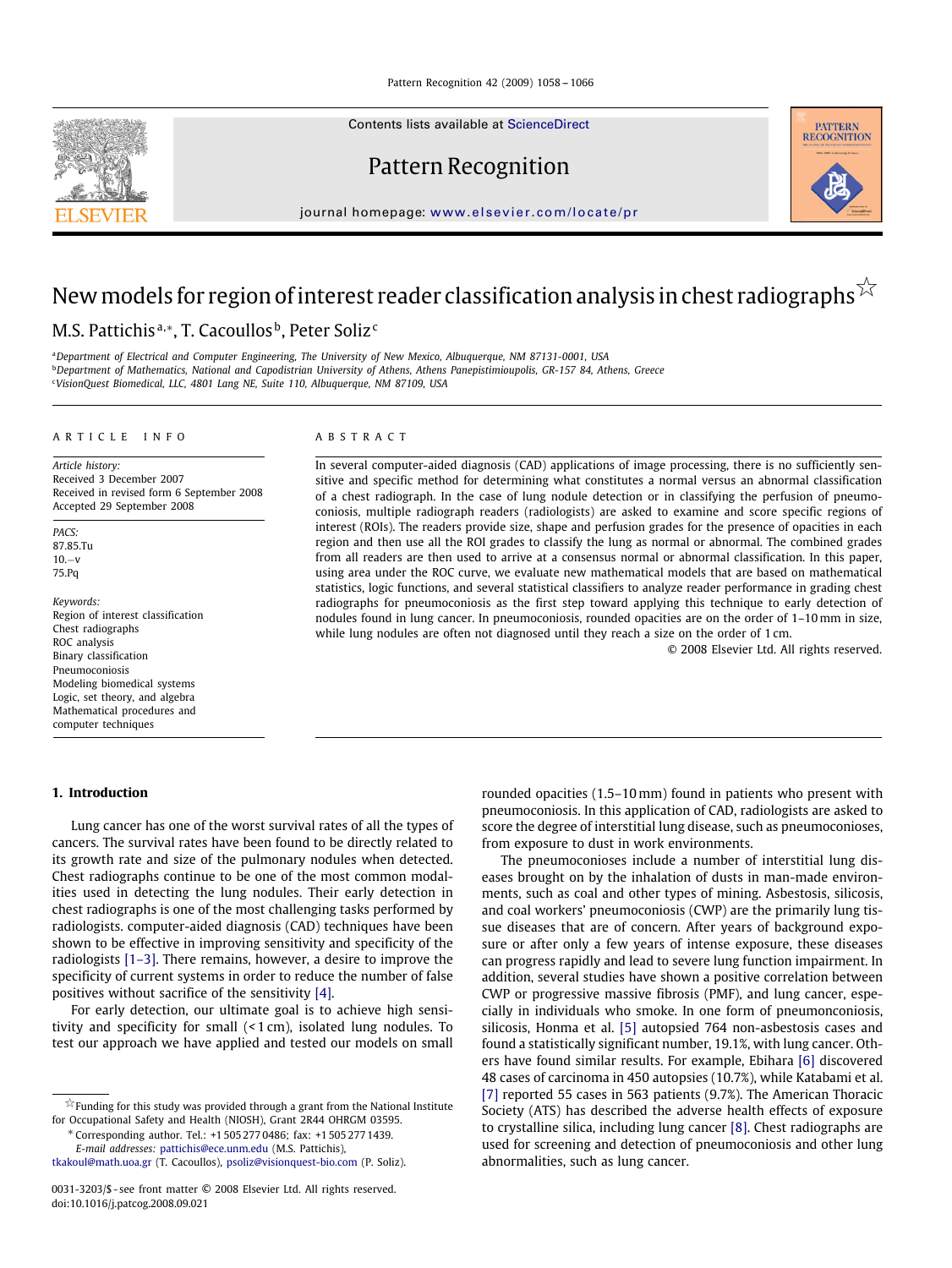For pneumoconiosis, human readers are first asked to provide ratings over six different lung regions, and then use their ratings to provide an overall classification. The procedure is described in the guidelines provided by the International Labor Organization (ILO) [\[9\]](#page-7-5) and more recently in Ref. [\[10\].](#page-7-6) In this paper, we propose several classification techniques for characterizing the performance of the human readers, estimating ground truth and establishing symmetry.

The problem of developing methods for characterizing reader classification is complicated when there is no absolute agreement on what constitutes ground truth. Usually, a region of interest (ROI) is graded by multiple readers, each giving his or her own grade. In this case, it is often found that there is strong variability between the grades. Both the inter-observer and intra-observer variability must be considered [11–15]. In the case of significant differences in the grades between two readers, both readers will meet and agree on a common grade [\[9\].](#page-7-5) A similar approach can be followed for more than two readers.

In our study, we develop mathematical models for characterizing and approximating human reader performance. We investigate the use of five statistical classifiers [16–20], ranging from the Logistic classifier, a Bayesian classifier, the *K*-means classifier, to sum and weighted sum classifiers that add up the positive grades in the ROIs. We provide a common, logic function interpretation for all classifiers, allowing us to investigate several classification issues (see Ref. [\[21\],](#page-7-7) and more recently Ref. [\[22\]\)](#page-7-8). For establishing right–left symmetry, we use weighted kappa statistics [\[23\].](#page-7-9) For all classifiers, we compute receiver operating characteristic (ROC) curves, and use the estimated area under each curve as a performance measure [\[24\].](#page-7-10)

Our approach is related to the development of CAD systems, where we are interested in establishing and understanding how the different ROIs relate to the overall chest radiograph classification (see Ref. [\[25\]](#page-7-11) for a recent example on the use of symmetry). Research for developing CAD for pneumoconiosis dates back to the 1970s [26–28], with a recent resurgence of interest in the late 1990s [29–35]. More generally, a review of CAD systems for chest radiographs can be found in Ref. [\[36\],](#page-7-12) while texture analysis methods are given in Ref. [\[37\].](#page-7-13)

We next provide background information in Section 2. The method is then presented in Section 4. After establishing notation, we provide further motivation for our approach in Section 3. Results are given in Section 5 and a careful discussion is provided in Section 6. Concluding remarks are given in Section 7.

#### **2. Background**

#### *2.1. A mathematical model*

Given an image, let *I* denote the set of pixels that are in the spatial support of the image. Define a partition of *I* by  $I = R_1 \cup R_2 \cup \cdots \cup R_M \cup B$ , where *Ri* denotes a non-overlapping ROI, *M* denotes the number of regions, and *B* denotes the background region that is not of diagnostic interest. A grade over the ROIs is defined as a random variable *Xi* of each ROI into a set of binary values  $X_i : R_i \rightarrow \{0, 1\}$ . Here, the grade refers to the radiologists' perceptual determination whether lung disease is present or not.

Using the collection of all the grades found for all ROIs  $Y =$  $(X_1, X_2, \ldots, X_M)$ , a classification decision is made for the entire image. We use the symbol *Ci* to denote the *i*th classifier (which could represent a human reader or a computer classification system), and note that  $C_i: \{0,1\}^M \to \{0,1,\ldots,P-1\}$ , where  $\{0,1\}^M$  denotes the *M*-fold tensor product of the integer set {0, 1}, and *P* denotes the maximum number of possible classifications.

#### *2.2. A model for chest radiographs*

For chest radiographs of the lung, the mathematical model is simplified, since we only need to describe the presence of a mark (×) or its absence in each region. When a mark is present in the *i*th lung region, we have that  $X_i = 1$ . When a mark is absent, we thus set the corresponding random variable to zero. In this case, the random variables become binary  $X_i : R_i \rightarrow \{0, 1\}$ , and the joint distribution for all ROIs  $Y = (X_1, X_2, ..., X_M)$  becomes a multivariate Bernoulli.

The international labor organization medical protocol for pneumoconiosis divides the lung into six ROIs [\[9\].](#page-7-5) We are naturally mostly interested in small opacities, where opacity presence may not be so obvious. Our focus is also limited to regular opacities of type *q*, for which we could establish the largest population for our study.

We use  $R_1$ ,  $R_2$ ,  $R_3$  for the right lung and  $R_4$ ,  $R_5$ ,  $R_6$  for the left lung. We use  $R_1$ ,  $R_2$  for the two upper regions,  $R_2$ ,  $R_5$  for the middle ones, and we divide the lung into six ROIs and use a six-dimensional Bernoulli random vector  $\mathbf{x} = (x_1, ..., x_6)$  to denote the collection of all of the ROIs. Here, the presence of lung opacities is signified by assigning a value of 1 to the corresponding random variable. Thus,  $x_1 = 1$  indicates that the reader has marked the presence of opacities in the upper-right lung. For the classification of the entire chest radiograph, we will only consider two cases: normal (0) and abnormal (1).

| Right lung                             | Left lung                             |  |
|----------------------------------------|---------------------------------------|--|
| $x_1$ (UR)<br>$x_2$ (MR)<br>$x_3$ (LR) | $x_4$ (UL)<br>$x_5$ (ML)<br>$x6$ (LL) |  |

Thus, both the ROIs and the classification of the entire chest radiograph can be thought of as binary random variables. To model the classification by each reader in terms of the ratings of the individual ROIs, we want to consider binary logic functions  $C(x_1,...,x_6)$ . Generally, this formulation is not possible, since it is possible to have the same binary vectors to map to both normal and abnormal classifications. To understand how this situation arises, consider the case that we have two different patients with the same ROI binary vectors. If a human reader classifies one of the lungs as normal and the other one as abnormal, we have that the same ROI binary vector will map to both normal and abnormal. To avoid this problem, for each human reader, for each unique ROI binary vector, we count the number of times that he/she classifies a given binary vector as normal and the number of times that he/she classifies it as abnormal. Then, if the ROI pattern is most often classified as being normal, we assign a 1 to the classifier function. Else, we assign a 0. We use the term *maximum-likelihood* classification to describe this binary classification approach.

#### **3. Motivation**

The use of logic functions will provide us with an intuitive approach for summarizing binary classifiers. We will also use logic functions to address issues associated with classifier symmetry, disease growth and generalizability.

In logic function theory, optimal sums of products provide us with an efficient way of describing the data set in terms of elementary prototypes; the products. This approach provides us with an efficient way for describing arbitrary binary classifiers. For example, the classifier represented by the optimal sum  $C(x_1,...,x_6) = x_1x_4 + x_5'$ summarizes the classifier in terms of two simple lung-prototypes  $x_1x_4$  and  $x_5$ . To determine the output for any input lung pattern, we simply need to examine if both the upper lung regions are marked  $(x_1, x_4 = 1)$  or whether the middle-left lung region is not marked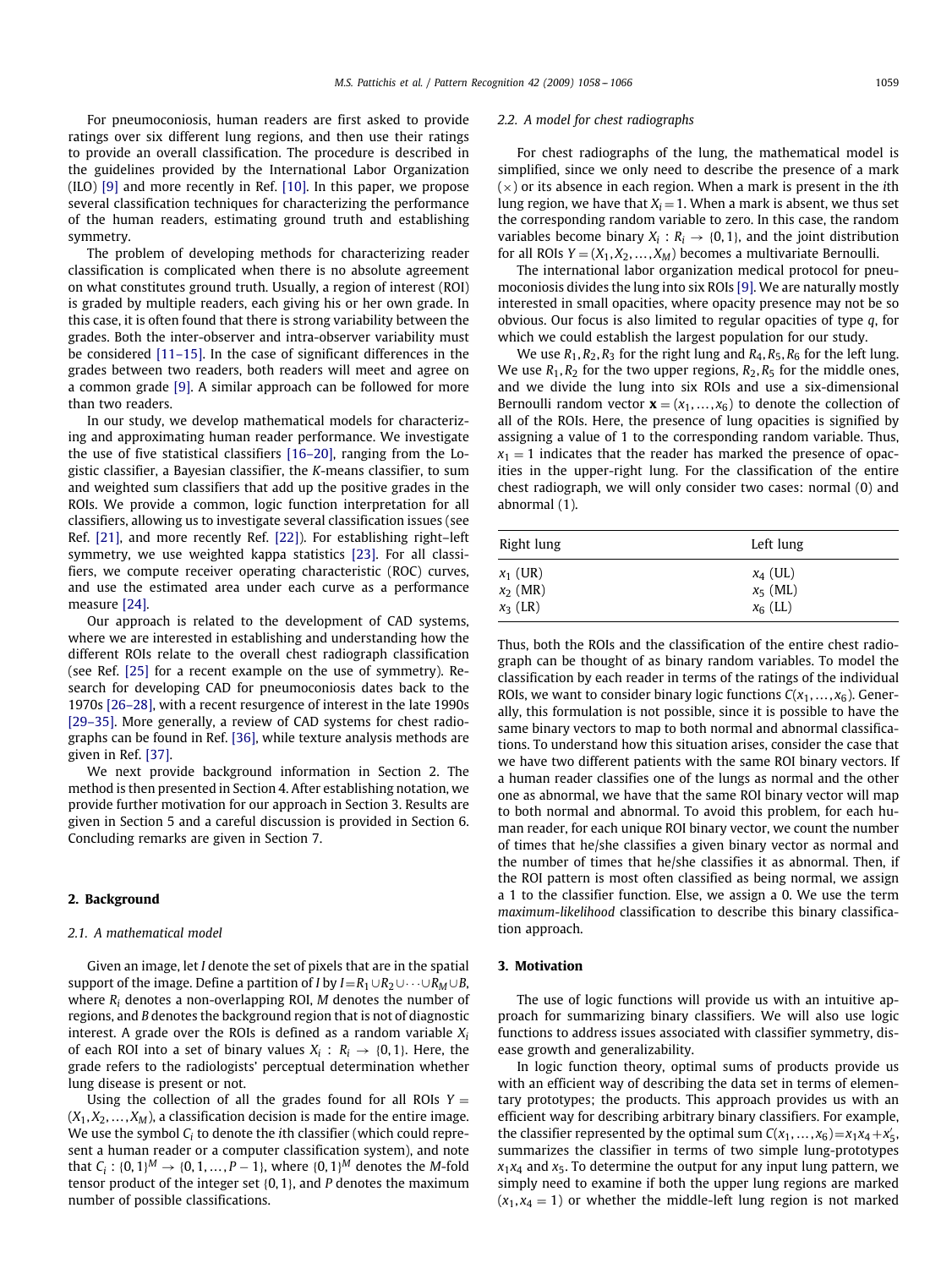

Fig. 1. Lung opacity representation using logic expressions. The lung is divided into six-subregions: upper right  $(x_1)$ , middle right  $(x_2)$ , lower right  $(x_3)$ , upper left  $(x_4)$ , middle left (*x*<sub>5</sub>) and lower left (*x*<sub>6</sub>). We show: (a) An international labor organization (ILO) standard chest radiograph, (b) the corresponding product term  $x_1x_2...x_6$ , and (c) the corresponding sum term  $x_1 + \cdots + x_6$ . Here, we note that product terms require the presence of lung opacities in each region. For example,  $x_1x_2$  implies opacity presence in both the first and the second region. In contrast, sum terms only require the presence of lung opacities in at least one region.

 $(x<sub>5</sub> = 0)$ . If either condition is satisfied, the lung should be classified as positive. Else, we should classify it as negative. To visualize the lung prototypes, we group them together in the same shape as the chest radiograph. This is illustrated in [Fig. 1\(](#page-2-0)b). Thus, in our example, we would write

$$
C(x_1,...,x_6) = x_1x_4 + x'_5 = \begin{pmatrix} 1 & 1 \\ - & - \\ - & - \end{pmatrix} + \begin{pmatrix} - & - \\ - & - \\ - & 0 \end{pmatrix},
$$

where we place a 1 in regions that must be marked, a 0 is placed for regions that must not be marked and  $a -$  is placed for regions that are not considered.

Similarly, the optimal product of sums representation provide us with an alternative way of describing the classifiers in terms of elementary prototypes. For example, the classifier represented by the optimal product of sums  $C(x_1,...,x_6) = (x_1 + x_4)(x_2 + x_5)$ , requires that both lung prototypes  $x_1 + x_4$  and  $x_2 + x_5$  are satisfied. Thus, in this case, a lung would need to be marked as positive in at least one of the upper regions ( $x_1 = 1$  or  $x_4 = 1$ ) and also in at least one of the middle regions ( $x_2 = 1$  or  $x_5 = 1$ ). For visualizing sum-terms we use square brackets as illustrated in [Fig. 1\(](#page-2-0)c). In this case, the classifier would be summarized as

$$
C(x_1,...,x_6) = (x_1 + x_4)(x_2 + x_5) = \begin{bmatrix} 1 & 1 \\ - & - \\ - & - \end{bmatrix} \cdot \begin{bmatrix} - & - \\ 1 & 1 \\ - & - \end{bmatrix}.
$$

We also note that these representations are optimal in the sense that we cannot find another representation with fewer terms and/or fewer variables. However, it maybe possible to find an equivalent representation with the same number of terms and the same number of variables [\[21\].](#page-7-7)

Given the relative symmetry between the right and the left lungs, we want to establish whether the classified lung examples follow this symmetry. We will discuss a statistical method for establishing this symmetry in Section 5.1. Here, in terms of logic functions, we note that a symmetric classifier would remain invariant when we exchange the left variables with the right variables:

$$
C_{LR}(x_1, x_2, x_3, x_4, x_5, x_6) = C_{LR}(x_4, x_5, x_6, x_1, x_2, x_3). \tag{1}
$$

<span id="page-2-0"></span>Now, if the location of the marked disease is irrelevant, the classifier function generalizes Eq. (1) to

#### $C_{sym}(x_1, x_2, x_3, x_4, x_5, x_6) = C_{sym}$  (any permutation of  $x_1, \ldots, x_6$ ). (2)

To establish disease growth, let us introduce set notation for the binary variables. Let the set *S* denote the list of variables that are marked positive. For example, if  $x_1 = x_4 = 1$ , we would have that  $S = \{x_1, x_4\}$ . Now, suppose that a classifier marks *S* as positive:  $C(S) = C(x_1 = 1, x_2 = 0, x_3 = 0, x_4 = 1, x_5 = 0, x_6 = 0) = 1$ . Then clearly, if the disease grows, we would expect that more variables would be marked as positive. Here, we refer to this disease growth criterion as it applies to different radiographs from either the same person or from different persons, from the same group of people. As our medical team suggested, in pneumoconiosis, the disease progresses from the top to the bottom of the lung. Thus, individuals with disease in the middle and lower parts of the lung would be expected to exhibit the disease in the top parts of the lung. In our example, please recall that  $x_1 = x_4 = 1$  refers to the presence of disease in the top regions. Thus, progression to lower regions implies that any new pattern *A* will include  $x_1, x_4$  in addition to more, lower regions. Clearly, this model can be extended to any growth and it is not limited to our example. Mathematically, we write

$$
C(A) = 1 \quad \text{for all } A \text{ that satisfy } S \subseteq A. \tag{3}
$$

It is important to establish that the requirements (1)–(3) are not mutually exclusive. We clearly have that Eq. (1) implies Eq. (2). As we shall show next, a simple summation classifier satisfies all requirements. For the summation classifier, we first count the number of positive ratings using (for ordinary addition)

 $s(\mathbf{x}) = x_1 + \cdots + x_6$ 

and then allocate the radiograph as normal if *s*(**x**) *< N* (some positive integer *N*). Else, the radiograph is classified as abnormal.

A simple generalization of the summation classifier is a weighted classifier  $s(w^T x)$  for some weight vector **w**. It is easy to see that this classifier can satisfy Eqs. (1) and (3) for symmetric weights.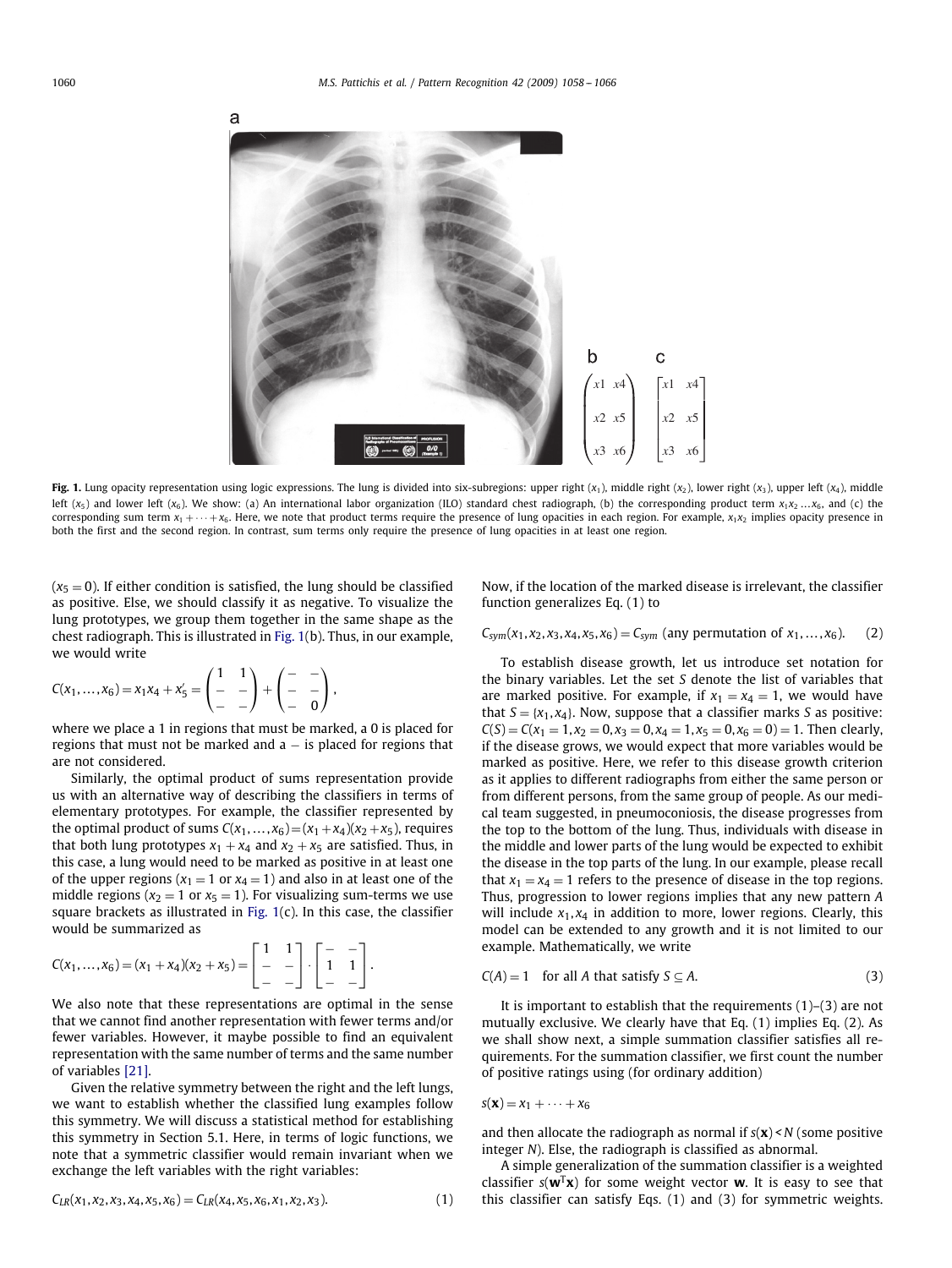A related, powerful binary classifier is the Logit classifier (see Section 4.4.2). We will consider the summation classifier, a weighted sum classifier and the Logit classifier in Section 4.4.

It is interesting to note that the requirements of Eqs.  $(1)$ – $(3)$  also affect the generalizability of the classifier. Clearly, both symmetry and disease growth requirements provide us with a recipe of required classifier performance for inputs that may not even exist in the training data set. For example, if the training set requires that  $x_1 = x_2 = x_3 = 1$  should be classified as positive, the disease growth requirement requires that  $x_1 = \cdots = x_4 = 1, \ldots, x_1 = \cdots = x_6 = 1$  should be classified as positive, whether they belong to the training set or not. Furthermore, these requirements add to the robustness of the approach.

#### **4. Method**

#### *4.1. Material*

Since 1989, the Miners' Colfax Medical Center (MCMC) Outreach Program, in collaboration with pulmonary physicians from the University of New Mexico Health Sciences Center, has offered free screening for mining-related diseases to active and retired miners in the southwestern United States. Persons who have worked in mines of any type are eligible for this program. Participants are examined at the MCMC in Raton, NM or in a mobile clinic that periodically visits mining communities in New Mexico and south central Colorado. Archived posterior–anterior chest radiographs from this program were used to investigate the nature and presentation of pneumoconioses in approximately 200 miners. Radiographs from the cohort were analyzed by two NIOSH-certified B-readers and served as a benchmark for assessing the feasibility of a partially or fully automated radiograph image analysis system. Institutional review of the protocol for use of the radiograph set and protection of patient confidentiality was done by the University of New Mexico Health Sciences Center Human Research Review Committee (HRRC).

The Miners' Colfax Medical Center Outreach Clinic database consists of thousands of chest radiographs. The database was sufficient to find the necessary distribution of the disease progression to test the prototype system. UNM Health Sciences Center has established a population-based registry of patients with ILD in Bernalillo County, New Mexico. Chest X-rays for these patients are all read by two NIOSH-certified B readers. A database of chest radiographs was collected as part of the pre-employment and ongoing health surveillance physicals for Grants Mineral Belt uranium miners. For our study in this paper, the X-ray images were recorded from 186 and 33 subjects with profusion of category 0 and 1, respectively. For each image, the grading of the six chest regions (right upper, right middle, and right lower, and their corresponding left regions) was recorded. For the results presented in Section 5.2, we used 157 chest radiographs (32 abnormal and 125 normal cases) that were graded by two human readers.

#### *4.2. Classifier model agreement validation*

In this subsection we provide a summary of how we use ROC curves to evaluate agreement between classifiers. We also provide details on how we train and test this agreement.

As input features to our classifiers, we generate the entire list of all (64) possible binary input combinations. In other words, we generate the input feature values from  $(x_1, x_2, x_3, x_4, x_5, x_6) = (0, 0, 0, 0, 0, 0)$ to  $(x_1, x_2, x_3, x_4, x_5, x_6) = (1, 1, 1, 1, 1, 1)$ . We then run the classifiers to classify each possible input. For computing the human reader classification we use our training set to compute the most frequent reader's classification to the presented feature vector (pattern). In the case when the generated input pattern did not appear as an actual lung in the training set, we use a *k*-nearest neighbor classification using Mahalanobis distances (with  $k = 3$ ) to other patterns that appeared in the training set. Here, for the ROC curves, we remind the reader that our data set consisted of 157 chest radiographs graded by two human readers (see Section 4.1).

To interpret points on the ROC curve, we provide a quick summary as it relates to our application. In our approach of measuring agreement between two classifiers, we designate one of them as the *ground truth classifier* and the second one as the *proposed classifier*. Here, the *ground truth classifier* refers to the classifier that we are trying to approximate using the *proposed classifier*. In Section 4.3 we discuss how to estimate the actual physical ground truth based on the certified reader classifications.

It is thus important to recognize that for training purposes, we use the designated *ground truth classifier* as the ground truth. For example, suppose that we are using the *K*-means classifier to approximate Reader #1. For training, we average all the six-dimensional lung input patterns that Reader #1 gave a normal classification to find the center for the normal cluster. For the abnormal case, we average all the six-dimensional patterns that Reader #1 gave an abnormal classification to determine the center for the abnormal cluster.

Based on this approach, for a test pattern, we have: (i) a true positive (TP) when both classifiers agree on an abnormal classification, (ii) a false positive (FP) when the ground truth classifier classifies an input as normal while the proposed classifier classifies it as abnormal, (iii) a true negative (TN) when both classifiers agree on a normal classification and (iv) a false negative (FN) when the ground truth classifier classifies an input as abnormal while the proposed classifier classifies it as normal.

We then define sensitivity and specificity in the usual way, *Sensitivity* =  $TP/(TP + FN)$ , *Specificity* =  $TN/(TN + FP)$  in terms of the numbers of TPs, FPs, TNs and FNs. As usual, the ROC curves are generated by plotting *Sensitivity* versus 1 − *Specificity*. In our case, we have that  $TP + FN = 32$ ,  $TN + FP = 125$  which gives the classification accuracy (in %) in terms of sensitivity and specificity using *CC* = (32 ∗ *Sensitivity* + 125 ∗ *Specificity*)*/*157 ∗ 100.

For each point of every ROC curve that we display, we perform validation using the leave one out method. Thus, we test each pattern by training over the rest of them (63). We then compute the *Specificity* and *Sensitivity* for all 64 possible binary input patterns.

The ROC curve itself provides us with a standard visual method for evaluating the agreement. We also compute the ROC area for each case. We define the best operating point on the ROC curve as the point that is closest to *Sensitivity*=*Specificity*=1 (using Euclidean distance, see [Table 2\)](#page-6-0).

#### *4.3. Ground truth estimation*

To provide estimates of the ground truth, suppose that we have ratings from two readers: reader *A* and reader *B*. Now, let assume that  $x_i = a_i$  (0 or 1) represents the ratings of reader *A*, while  $x_i = b_i$ represents the ratings of reader *B*. We then consider the minimum and maximum estimators of the ground truth using

$$
\mathbf{x}_{min,i} = \min(a_i, b_i), \quad i = 1, ..., 6, \text{ and} \tag{4}
$$

$$
\mathbf{x}_{max,i} = \max(a_i, b_i), \quad i = 1, ..., 6.
$$
 (5)

The definitions given in Eqs.  $(4)$ – $(5)$  can be easily extended to any number of ROIs. Clearly, we would expect that random vector **x***min* will underestimate the number of positive ratings, while **x***max* will overestimate the number of positive ratings. In general, it is important to note that the readers may classify a pattern **x** as either normal (0) or abnormal (1). To compute the maximum-likelihood rating of each reader, we simply compare the number of times that a particular pattern has been classified as normal versus abnormal. If the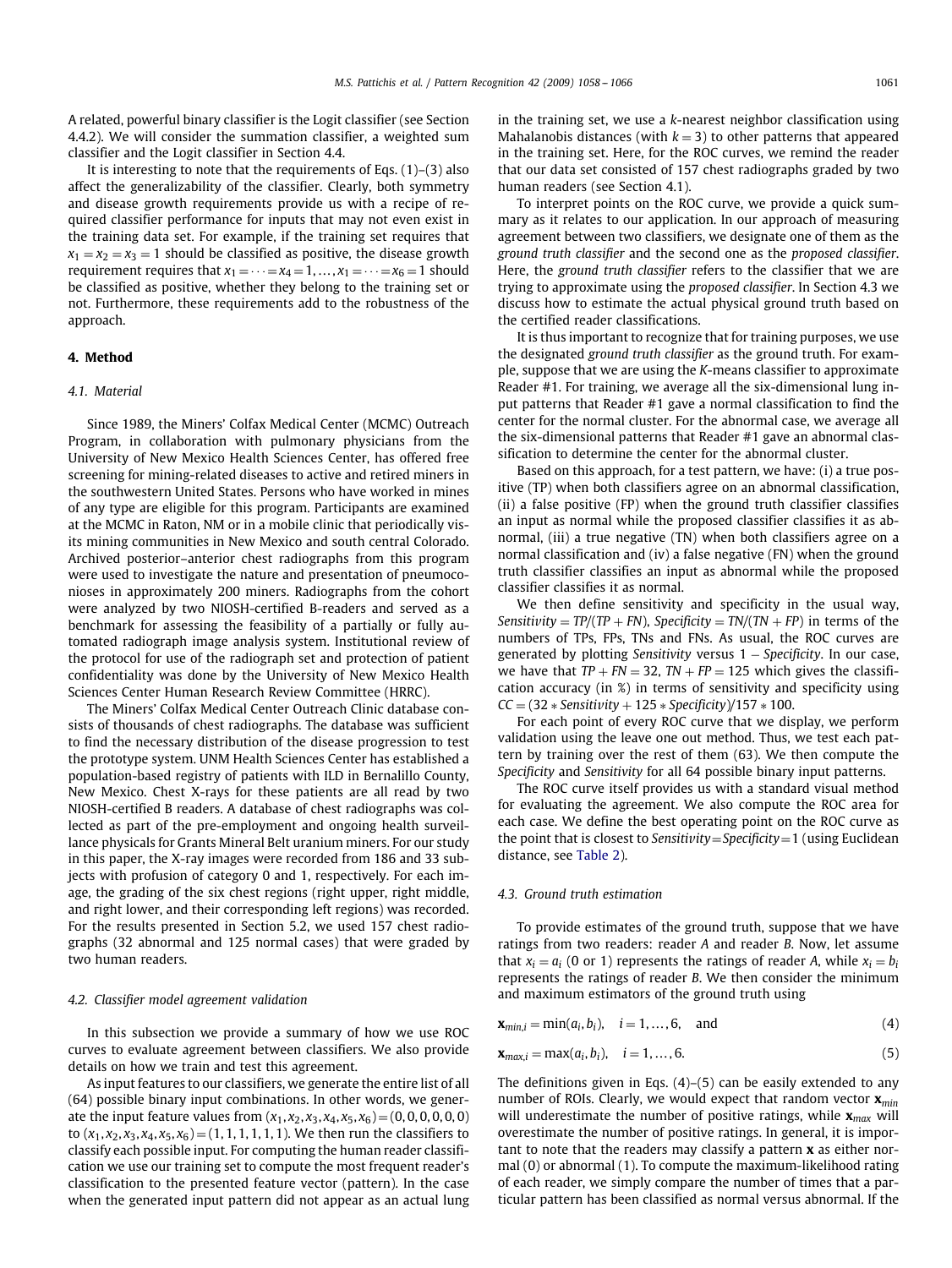pattern is classified more often as normal, then the maximum likelihood rating for the pattern is the normal classification. Similarly for the abnormal case.

Assuming that *ri* represents the maximum-likelihood rating of the *i*th reader, we define the minimum and maximum classifications as

$$
C_{min} = \min(r_1, r_2) \quad \text{and} \tag{6}
$$

$$
C_{max} = \max(r_1, r_2). \tag{7}
$$

Here, we see that the minimum classifier will tend to underestimate the ground truth, while the maximum classifier will tend to overestimate.

#### *4.4. Classifier models*

#### *4.4.1. Bayes classification*

The Bayes discriminatory rule, with respect to prior probabilities  $\pi_0$  for normal (0 or negative) and  $\pi_1$  for abnormal (1 or positive)  $(\pi_0 + \pi_1 = 1)$  is:

**If**  $\pi_0 p_0(\mathbf{x}) \geqslant \pi_1 p_1(\mathbf{x})$ **then** allocate sample point **x** to normal (0)

**else** allocate sample point to abnormal (1)

Our classification rule is based on the well-known Bayes formula  $P[i|\mathbf{x}] = \pi_i p_i(\mathbf{x})$  relating the posterior probability  $P[i|\mathbf{x}]$  in terms of the prior  $\pi_i$  and the probability function of **x** under  $p_j(\mathbf{x})$ ,  $(j=0,1)$ . In this case, the probability functions are six-dimensional Bernoulli with 2<sup>6</sup> = 64 unknown probabilities  $p_i(\mathbf{x}) = P_i[X_i = x_i, i = 1, ..., 6]$ , *i*th  $x_i = 0$ or 1,  $i = 1, ..., 6$ . As an example, to estimate  $p_0(\mathbf{x})$  for each of the 64 probabilities, we simply count the number of times that each pattern is classified as normal and divide by the total number of patterns. It is important to note that complete classification using the Bayes classifier is not possible due to an insufficient number of samples. Please note that our comment on an insufficient number of samples is made with respect to having a sufficient number of cases for every possible combination of the 64 possible input patterns. Here, please note that advanced cases were not allowed to continue. Also, since the disease growth is symmetrical, highly asymmetric cases do not occur. Of course, the same comment applies to all statistical classifiers that require knowledge of  $p_0(\mathbf{x})$  and  $p_1(\mathbf{x})$  for every possible value of **x**. In the case of a missing input, we are thus led to use a nearest neighbor classifier as detailed in Section 4.2.

#### *4.4.2. Logistic discrimination*

In the logistic form for the posterior probabilities for two categories (normal or abnormal) in the well-known Cox–Day–Kerridge approach (see, e.g., Ref. [\[19\]\)](#page-7-14), the fitted  $y = 0$  or 1 takes the form

$$
Logit \hat{y} = 1/(1 + exp[\alpha_0 + \alpha_1 x_1 + \dots + \alpha_n x_n]).
$$
\n(8)

In the present application,  $\mathbf{x} = (x_1, \ldots, x_6)$ ,  $x_i = 0$  or 1, and  $n = 6$ .

#### *4.4.3. K-means classification*

In *K*-means classification, we first compute means for each category. For each training sample we compute the Mahalanobis distance for correlated random variables to each of the means.

#### *4.4.4. Summation classifier*

For the summation classifier, we simply add all the binary ratings:

$$
s(\mathbf{x}) = x_1 + x_2 + \dots + x_6. \tag{9}
$$

The basic classifier would then need to classify the lung as normal if *s*(**x**) is small. Else, for larger values of *s*(**x**), we would classify the lung

as abnormal. To accomplish this and also evaluate the performance using a ROC curve, we need to consider an adaptive threshold for *s*(**x**). This is accomplished by allocating the radiograph as normal if  $s(x)$  < 1 + *V* where *V* is a free parameter. Else, the radiograph is classified as abnormal. Here, *V* is varied to generate different operating points.

For normal classification, the use of  $s(x) < 1 + V$  indicates that a small number of positive ratings have been counted. For example, for  $V = 0$ , we would classify a radiograph as normal if no positive ratings have been marked. On the other hand, for *V*=6, all radiographs would be classified as normal while for  $V = -1$ , all radiographs would be classified as abnormal.

#### *4.4.5. Weighted-sum classifier*

For the weighted-sum classifier, we consider the weighted averages

$$
\xi_1(x_1, x_2, x_3) = 1 + x_1 + 2x_2 + 4x_3,\tag{10}
$$

$$
\xi_2(x_4, x_5, x_6) = 1 + x_4 + 2x_5 + 4x_6. \tag{11}
$$

For this classifier, we allocate **x** as abnormal if either  $\xi_1 + \xi_2 > 4 + 4V$ ,  $\xi_1$  > 2 + 2*V* or  $\xi_2$  > 2 + 2*V*. Else, the radiograph is classified as normal. Here, as for the summation classifier, we vary *V* to generate different points on the ROC curves.

The weighted classifier is an extension of basic summation classifier. Here, as recommended by our medical team, more emphasis is placed on the middle and lower parts of the lung. Thus, we would expect that disease would progress from the top  $(x_1, x_4)$  to the middle and lower portions of the lung. Thus, in defining  $\xi_1, \xi_2$ , we use a weight of 2 for  $x_2, x_5$  and a weight of 4 for  $x_3, x_6$ . Then, to account for asymmetries, we define a classification rule based on the sum of both lungs:  $\xi_1 + \xi_2$  as well as the individual lung sums  $\xi_1, \xi_2$ . As for the summation classifier, the use of different values for *V* allows us to classify based on different numbers of positive ratings.

#### **5. Results**

#### *5.1. Spatial symmetry*

In order to evaluate the validity of a specific classifier, it is important for us to establish that it satisfies clinical requirements on disease growth. In this case, we are interested to know if disease appears equally on the right and left lungs.

To investigate right–left symmetry, we form the right lung sum  $S_{123} = x_1 + x_2 + x_3$ , and compare it against the left lung sum  $S_{456} = x_4 + x_5$  $x_5 + x_6$ . The results are shown in [Table 1,](#page-4-0) where we have restricted the data set to all pairs for which both of the readers provided a q-rating.

In perfect left-right symmetry, all the off-diagonal entries would be zero. The agreement between the two lung grades is evaluated

<span id="page-4-0"></span>

| Table 1 |                                      |  |  |
|---------|--------------------------------------|--|--|
|         | Left-right agreement for pooled data |  |  |

|              |   |          | Right sum |     |    | Total |  |
|--------------|---|----------|-----------|-----|----|-------|--|
|              |   |          |           | ำ   | ว  |       |  |
|              |   | 6        |           |     |    | 14    |  |
| Left         |   | 9        | 116       | 13  |    | 139   |  |
| Sum          |   | $\Omega$ | 18        | 78  | 5  | 101   |  |
|              | 3 | $\Omega$ |           | 9   | 29 | 40    |  |
| <b>Total</b> |   | 15       | 144       | 100 | 35 | 294   |  |

Left-right lung agreement is based on pooled data where both raters selected *q* (non-*q* normal ratings were not considered). The weighted kappa statistic between right and left lungs was 0.72 with a 95% confidence interval of 0.65–0.78. The simple kappa statistic was 0.65 with a 95% confidence interval of 0.58–0.72.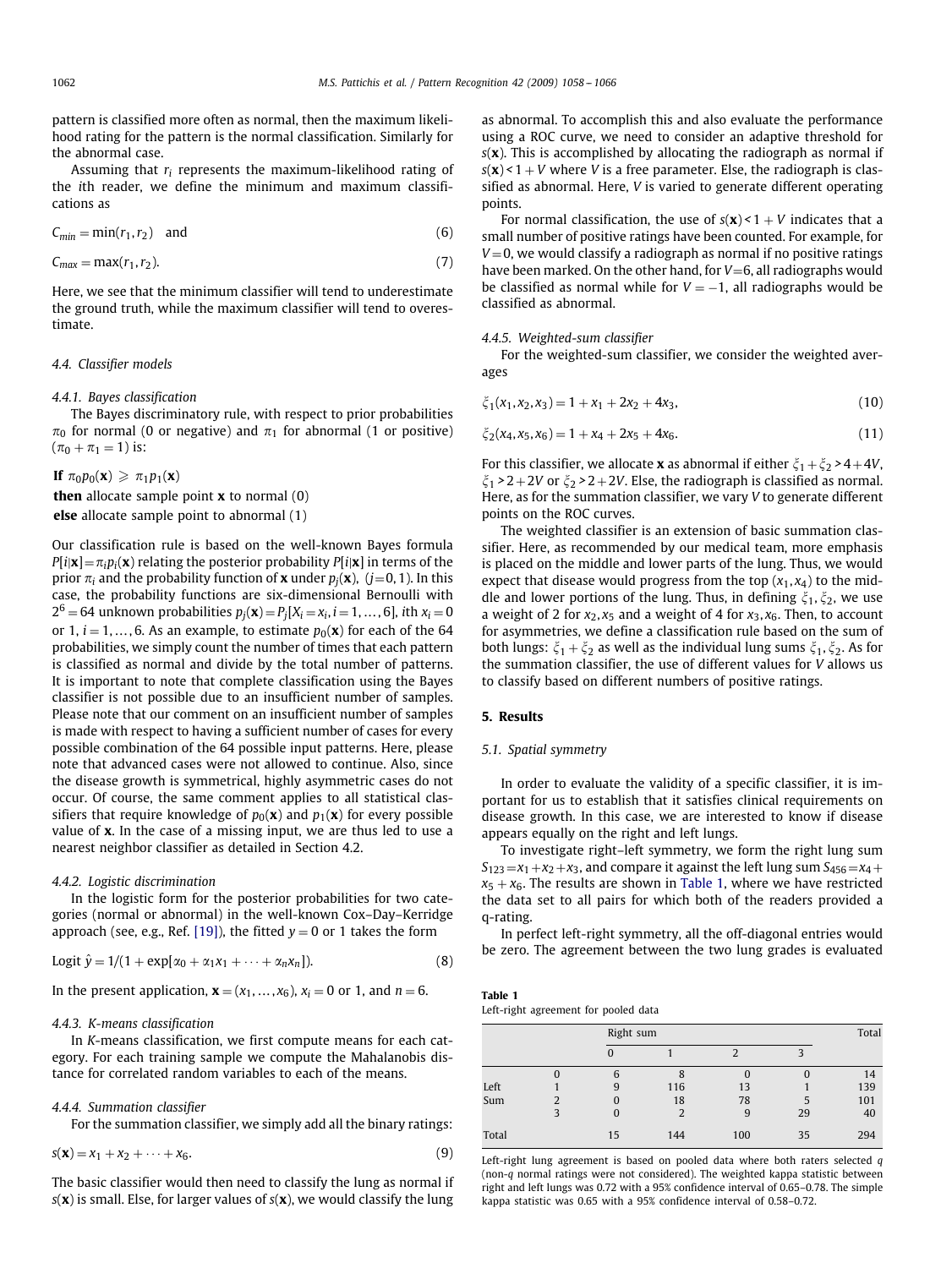**b** 
$$
C_2 = C_{s1} + C_{s2} + \begin{pmatrix} - & 0 \\ 1 & - \\ 1 & 1 \end{pmatrix} + \begin{pmatrix} 1 & 1 \\ 0 & 0 \\ 1 & 1 \end{pmatrix} + \begin{pmatrix} 1 & 1 \\ 0 & 0 \\ 0 & 0 \end{pmatrix}
$$

$$
\textbf{C} \quad C_{min} = C_{s1} + C_{s2}
$$

$$
C_{max} = C_{s1} + C_{s3} + \begin{bmatrix} 1 & 1 & 1 \\ 0 & 0 & 0 \\ 1 & -1 & 1 \end{bmatrix}
$$

$$
C_{s1} = \begin{pmatrix} 0 & 0 \\ 0 & 0 \\ 0 & 0 \\ 1 & 1 \end{pmatrix} + \begin{pmatrix} - & 0 & 0 \\ 0 & 0 & 0 \\ 1 & 1 & 0 \\ 0 & 0 & 0 \\ 1 & 1 & 1 \end{pmatrix}
$$

$$
C_{s2} = \begin{pmatrix} 0 & 0 & 0 \\ 0 & 0 & 0 \\ 1 & 1 & 1 \\ 1 & 1 & 1 \end{pmatrix} + \begin{pmatrix} - & 1 & 0 & 0 \\ 0 & 0 & 0 & 0 \\ 0 & 0 & 0 & 0 \\ 1 & 1 & 1 & 1 \end{pmatrix}
$$

**Fig. 2.** Optimal lung decompositions as a sum of prototypes. Here, the sum should be interpreted as a logical or. A positive score for the whole lung requires that the given lung opacity scores match at least one of the lung prototypes. The logic description provides an optimal list of possible abnormal lung prototypes for: (a) the first reader, (b) the second reader, (c) the Min classifier (lower bound on ground truth), (d) the Max classifier (upper bound on the ground truth) and (e) the list of common lung prototypes. For each lung prototype, `1' denotes that opacity presence is required, '0' denotes that opacities should not be present and '-' implies that there is no requirement for opacity presence or absence.

using both simple and weighted kappa statistics, as shown in [Table 1](#page-4-0) [\[23\].](#page-7-9) For this example, the overall inter-rater agreement was found to be very good [\[23\].](#page-7-9) Similarly, if examining other types of symmetries, such as up-down, or rotational symmetries, we simply form an appropriate sum of variables that we require to remain fixed.

#### *5.2. Classification modeling results*

In this section, we present logic-function representations for the two readers, the minimum and maximum classifiers (see Section 4), and ROC curves for the five classifiers given in Section 4. We use the term *classification modeling* to refer to the logic-function representations for the two readers. We also use the term *classification analysis* to refer to the analysis of the logic-function representations. We provide an interpretation of the results in Section 6.



**Fig. 3.** Optimal Lung decompositions as a product of prototypes. Here, the product should be interpreted as a logical and. A positive score for the whole lung requires that the given lung opacity scores should satisfy the requirements for all prototype lungs. In particular, the input scores should match at least one of the marked regions in the prototype lungs. The logic description provides an optimal product list of possible abnormal lung prototypes for: (a) the first reader, (b) the second reader, (c) the Min classifier (lower bound on ground truth), (d) the Max classifier (upper bound on the ground truth) and (e) the list of common lung prototypes.

<span id="page-5-1"></span>We present optimal sum of product decompositions in [Fig. 2.](#page-5-0) Alternatively, we provide optimal product of sum decompositions in [Fig. 3.](#page-5-1) For the decompositions, we use the lung prototype notation that is presented in [Fig. 1.](#page-2-0) In each case, we present optimal decompositions for each classifier using elementary lung prototypes. We provide more detailed descriptions of each decomposition in the captions of Figs. 2 and 3.

<span id="page-5-0"></span>For the optimal sum of product decompositions, we present comparative results using the statistical and summation classifiers in [Figs. 4](#page-6-1) and [5.](#page-6-2) Recall that we use the term *best operating point* for the ROC curve point that is closest to the point represented by *Specificity*=*Sensitivity*=1. This point is represented as the upper-left point in the ROC curves of [Fig. 4.](#page-6-1) We summarize the best operating points for the summation classifier in [Table 2.](#page-6-0)

#### **6. Discussion**

In what follows, we will provide a critical interpretation of the results. First, we note that the results in Section 5.1 clearly indicate that the lung symmetry criterion applies (see Section 3). In other words, we expect disease to appear symmetrically on the right and left lung regions. In what follows, we also discuss the disease growth criterion and the strong agreement among the classifiers (see Figs. 4 and 5).

From [Fig. 2,](#page-5-0) we see that *Cs*<sup>1</sup> is shared by all classifiers: *C*1, *C*2, *Cmin* and  $C_{max}$ . In both lung prototypes of  $C_{s1}$ , we can see that the presence of lung opacities in the lower regions implies an abnormal classification. Furthermore, in all common terms: *Cs*1, *Cs*2, *Cs*3, we can see that we have opacities in at least one of the two lower lung regions. In the lowest estimate of the abnormal lung: *Cmin*, we can see that all lung prototypes require the presence of opacities in the lower regions (see Fig.  $3(c)$ ). Thus, when both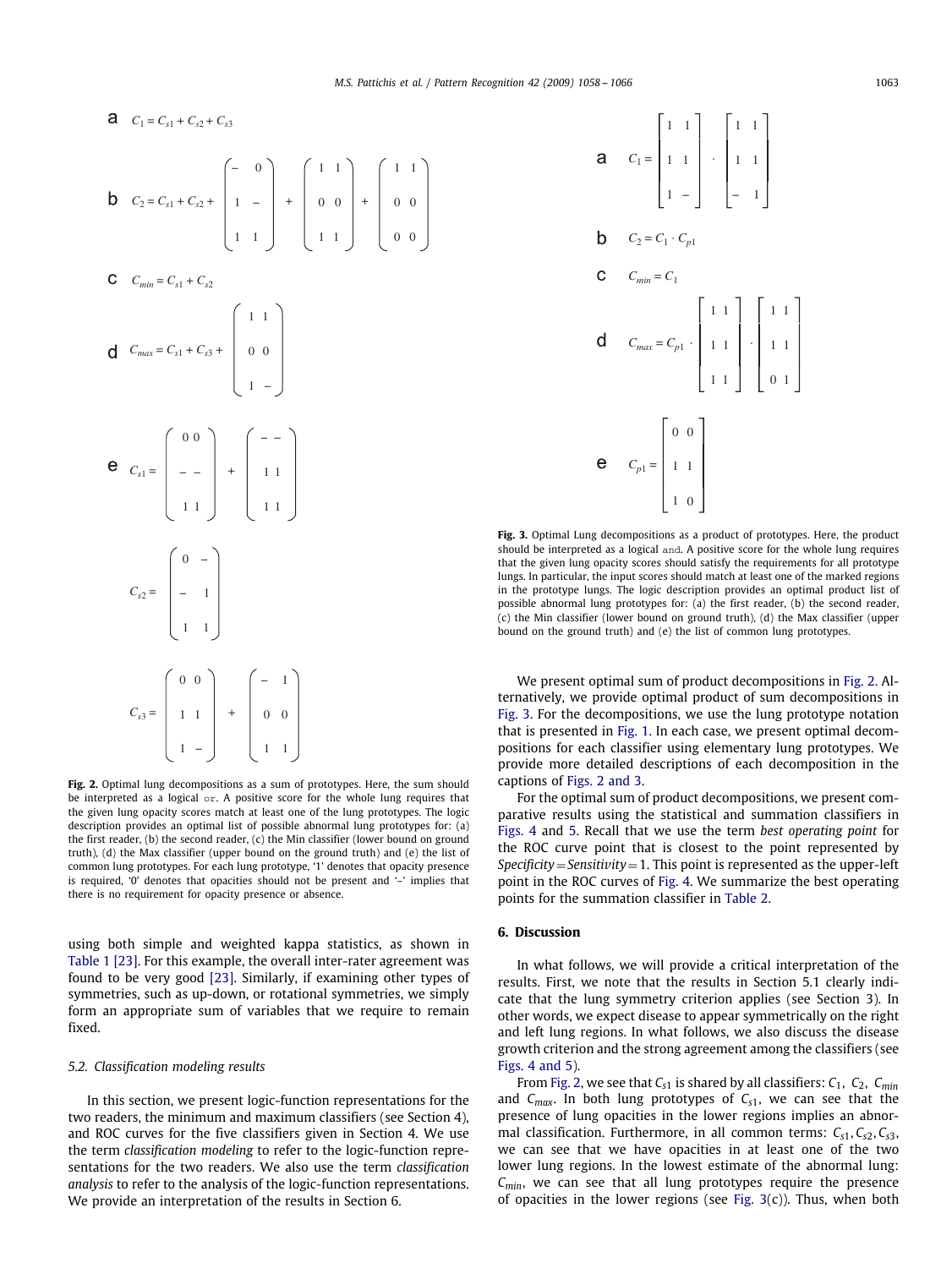

**Fig. 4.** Receiver operating characteristic (ROC) curves as measures of agreement between the proposed methods and (a) reader  $# 1$ , (b) reader  $# 2$ .

lower lung regions are marked, we expect the lung to be marked as abnormal. This is in agreement with clinical expectations that the disease progresses from the top to the bottom of the lung. Thus, if abnormalities appear in the lower regions, we are confident that the case is abnormal.

For the optimal product of sums representation, it is interesting to examine the *Cmax* classifier shown in [Fig. 2\(](#page-5-0)c). Here, we note that both  $C_{max}$  and  $C_2$  share the common term of  $C_{p1}$ . Now, to satisfy  $C_{p1}$ ,  $C_2$ ,  $C_{max}$ , we require that at least one of the middle or lower regions be marked as positive. On the other hand, the expressions for *Cmin* and *C*<sup>1</sup> are satisfied even for the simple case where opacities appear in the upper parts of the lung. As we shall explain next, we believe that this is an inevitable artifact that significantly limits the applicability of the product of sums approach.

To understand the limitation of the product of sums approach, we first note that the optimal product is computed by computing an optimal sum of products on the complementary classifier  $C'(x_1,...,x_6)$ . In other words, the optimal product of sums provides a summary of the negative-ratings (zeros) on the lungs while the optimal sum of products summarizes the positive ratings. However, there is a disproportionate number of negative-ratings as compared to positive ratings. The reason for this is simple. When pneumoconiosis was



<span id="page-6-2"></span><span id="page-6-1"></span>**Fig. 5.** Receiver operating characteristic (ROC) curves as measures of agreement between the proposed methods and (a) the minimum classifier and (b) the maximum classifier. In (a), the minimum classifier selects the minimum between the reader classifications. In (b), the maximum classifier selects the maximum between the reader classifications.

<span id="page-6-0"></span>

| Table |  |
|-------|--|
|-------|--|

Summation classifier approximations to all readers

| Reader       | ROC area | Best param. | Best sens. | Best spec. |
|--------------|----------|-------------|------------|------------|
| Reader $# 1$ | 0.99     |             | 0.94       | 0.94       |
| Reader $# 2$ | 0.94     |             | 0.97       | 0.82       |
| Min class.   | 0.97     |             | 1.00       | 0.94       |
| Max class.   | 0.96     |             | 1.00       | 0.80       |

Please note that the measurements reflect the agreement between the model and the readers. For example, an ROC area of 1 for Reader # 1 indicates that the summation classifier can be used to perfectly model the first reader. This is not to be confused with the ground truth based on the physical lung.

established beyond reasonable doubt, the miner was removed from exposure to reduce the spread of the disease. As a result, the database included a limited number of advanced cases. And as an artifact, the product of sums approach wrongly assumes the missing data sets to be negative. Note that this violates our requirement for covering the case for disease progression. We are thus led to only consider the sum of products results as being valid.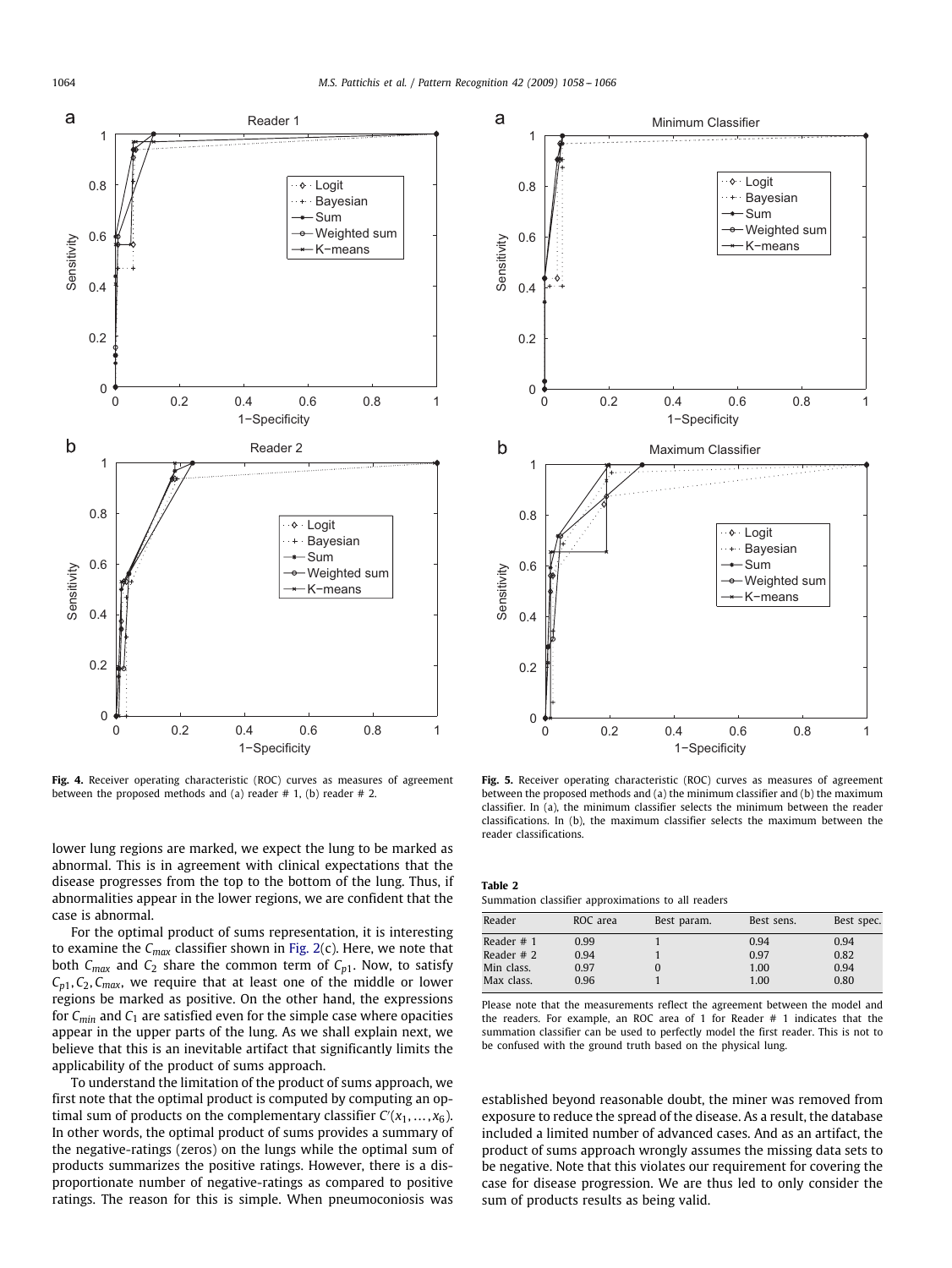From [Figs. 4](#page-6-1) and [5,](#page-6-2) it is interesting to note that we obtained similar classification results from all classifiers. However, please note that the Logit, Bayesian and *K*-means classifiers are more complex than the summation and weighted-sum classifiers. In particular, unlike the statistical classifiers: Logit, Bayesian and *K*-means, both the summation and weighted-sum classifier only require a single parameter (see discussion on *V* in Sections 4.4.4 and 4.4.5). Furthermore, it is important to note that the summation classifier satisfies the symmetry and disease growth criteria that we discussed in Section 3. In general, we cannot guarantee that the Logit, Bayesian and *K*-means classifiers would satisfy these criteria. Thus, we chose the summation classifier of Eq. (3) as the simplest and most robust classifier. As we demonstrate in [Table 2,](#page-6-0) the summation classifier can also closely approximate both readers, the minimum and maximum classifiers.

In terms of estimating the physical lung ground truth, it is clear from [Table 2](#page-6-0) that the maximum classifier appears to be the best choice. At the best operating point, the same summation classifier (with the same parameter  $V = 1$ ) can accurately approximate both readers and the maximum classifier. At the best operating point, the summation classifier will classify a chest radiograph as being abnormal if two or more ROI regions were marked for disease presence.

### **7. Conclusion**

In this paper, we have presented a number of new models for characterizing region of interest classifiers. In Section 3, we discussed the use of logic functions as a unifying model for characterizing all binary classifiers and also discussed classifier requirements in terms of symmetry and disease growth. This discussion led to our study of summation, weighted sum, and the Logit classifiers. Furthermore, we have introduced the Bayes classifier and the *K*-means classifier with Mahalanobis distance for correlated random variables.

We have found that the sum-of-products decomposition is an effective method for characterizing region of interest classifications. This approach provides for a very efficient way to summarize binary classifiers in terms of elementary lung prototypes that can also be shared among classifiers (see [Fig. 2\)](#page-5-0). It is also interesting to note the excellent performance of the simple summation classifier, allowing us to approximate all other classifiers while also satisfying our requirements for symmetry and disease growth.

#### **References**

- [1] H. Suzuki, N. Inaoka, H. Takabatake, M. Mori, H. Natori, A. Suzuki, An experiment system for detecting lung nodules by chest X-ray image processing, IEEE SPIE Biomedical Image Processing II, vol. 1450, 1991, pp. 99–107.
- [2] J. Lin, S.B. Lo, A. Hasegawa, M.T. Freedman, S.K. Mun, Reduction of false positives in lung nodule detection using a two-level neural classification, IEEE Trans. Med. Imaging 15 (1996) 206–217.
- <span id="page-7-0"></span>[3] X.-W. Xu, K. Doi, T. Kobayashi, H. MacMahon, M.L. Giger, Development of an improved cad scheme for automated detection of lung nodules in digital chest images, Med. Phys. 24 (9) (1997) 1395–1403.
- <span id="page-7-1"></span>[4] H. Yoshida, K. Doi, Computerized detection of pulmonary nodules in chest radiographs: reduction of false positives based on symmetry between left and right lungs, in: SPIE Medical Imaging, 2000, pp. 97–102.
- <span id="page-7-2"></span>[5] K. Honma, K. Chiyotani, K. Kimura, Silicosis, mixed dust pneumoconiosis, and lung cancer, Am. J. Ind. Med. 32 (6) (1997) 595–599.
- <span id="page-7-3"></span>[6] I. Ebihara, A pathological study of carcinoma of the lung and pneumoconiosis, Nihon Kyobu Shikkan Gakkai Zasshi (japanese journal with english abstract available).
- <span id="page-7-4"></span>[7] M. Katabami, H. Dosaka-Akita, K. Honma, Y. Saitoh, K. Kimura, Y. Uchida, H. Mikami, Y. Ohsaki, Y. Kawakami, K. Kikuchi, Pneumoconiosis-related lung cancers: preferential occurrence from diffuse interstitial fibrosis-type pneumoconiosis, Am. J. Respir. Crit. Care Med. 162 (1) (2000) 295–300.
- [8] A.T. Society, Adverse effects of crystalline silica exposure, Am. J. Respir. Crit. Care Med. 155 (1997) 761–768.
- <span id="page-7-5"></span>[9] I.L. Office, Guidelines for the Use of ILO International Classification of Radiographs of Pneumoconiosis, Geneva, 1980.
- <span id="page-7-6"></span>[10] K.G. Hering, M. Jacobsen, E. Bosch-Galetke, H.J. Elliehausen, H.G. Hieckel, K. Hofmann-Preiss, W. Jacques, U. Jeremie, N. Kotschy-Lang, B.M.T. Kraus, W. Raab, H.J. Raithel, W.D. Schneider, K. Strassburger, S. Tuengerthal, H.J. Woitowitz, Further development of the international pneumoconiosis classification—from ilo 1980 to ilo 2000 and to ilo 2000/german federal republic version, Pneumologie 57 (10) (2003) 576–584.
- [11] H. Amandus, E. Pendergrass, W. Morgan, Pneumoconiosis: inter reader variability in the classification of a type of small opacities in the chest radiograms, Am. J. Respir. 12 (1974) 740–743.
- [12] J. Bourbeau, P. Enst, Between- and within-reader variability in the assessment of pleural abnormality using the ilo 1980 international classification of pneumoconiotic chest films, Occup. Med. 14 (1988) 537–543.
- [13] N.H. Klerk, A.W. Musk, A. James, J.J. Glancy, W.O. Cookson, Comparison of chest radiograph reading methods for assessing progress of pneumoconiosis over 10 years in wittenoom crocidolite workers, Br. J. Ind. Med. 47 (2) (1990) 127–131.
- [14] D.C. Muir, C.D. Bernholz, W.K. Morgan, J.O. Roos, J. Chan, W. Maehle, J.A. Julian, A. Sebestyen, Classification of chest radiographs for pneumoconiosis: a comparison of two methods of reading, Br. J. Ind. Med. 49 (12) (1992) 869–871.
- [15] L.S. Welch, K.L. Hunting, J. Balmes, E.A. Bresnitz, T.L. Guidotti, J.E. Lockey, T. Myo-Lwin, Variability in the classification of radiographs using the 1980 international labor organization classification for pneumoconioses, Chest 114 (6) (1998) 1740–1748.
- [16] J.A. Anderson, Separate sample logistic discrimination, Biometrika 59 (1) (1972) 19–35.
- [17] J.A. Anderson, Ch. Logistic Discrimination With Medical Applications, Discriminant Analysis and Applications, Academic Press, New York, 1973 pp. 1–16.
- [18] D. Hosmer, S. Lemershow, Applied Logistic Regression, second ed., Wiley, New York, 2000.
- <span id="page-7-14"></span>[19] P. McCullagh, J.A. Nelder, Generalized Linear Models, second ed., Chapman & Hall/CRC, New York, 1999.
- [20] J.L. Teugels, Some representations of the multivariate bernoulli and binomial distributions, J. Multivariate Anal. 32 (2) (1990) 256–268.
- <span id="page-7-8"></span><span id="page-7-7"></span>[21] E.J. McCluskey, Introduction to the Theory of Switching Circuits, McGraw-Hill, New York, 1965.
- <span id="page-7-9"></span>[22] J.F. Wakerly, Digital Design Principles and Practices, fourth ed., Prentice-Hall, New York, 2005.
- <span id="page-7-10"></span>[23] J.L. Fleiss, Statistical Methods for Rates and Proportions, second ed., Wiley, New York, 1981.
- <span id="page-7-11"></span>[24] C.E. Metz, Fundamental ROC analysis, in: J. Beutel, L. Kundel, R.L.V. Metter (Eds.), Handbook of Medical Imaging, vol. 2, SPIE Press, 2000, pp. 751–770.
- [25] H. Yoshida, Local contralateral subtraction based on bilateral symmetry of lung for reduction of false positives in computerized detection of pulmonary nodules, IEEE Trans. Biomed. Eng. 51 (5).
- [26] R.P. Kruger, W.B. Thompson, A.F. Turner, Computer diagnosis of pneumoconiosis, IEEE Trans. Systems Man Cybern. 4 (1) (1974) 40–49.
- [27] R.S. Ledley, H.K. Huang, L.S. Rotolo, A texture analysis method in classification of coal workers' pneumoconiosis, Comput. Biol. Med. 5 (1–2) (1974) 53–67.
- [28] A.M. Savol, C.C. Li, R.J. Hoy, Computer-aided recognition of small rounded pneumoconiosis opacities in chest X-rays, IEEE Trans. Pattern Anal. Mach. Intell. 2 (5) (1980) 479–482.
- [29] H. Kobatake, K. Oh'ishi, J. Miyamichi, Automatic diagnosis of pneumoconiosis by texture analysis of chest X-ray images, in: IEEE ICASSP, 1987, pp. 610–613.
- [30] Y. Ugurlu, K. Ohkura, T. Obi, A. Hasegawa, M. Yamaguchi, N. Ohyama, Detection of increasing profusion of opacities from a sequence of personal chest radiographs, IEEE International Conference on Image Processing, vol. 3, 1999, pp. 402–406.
- [31] Z. Huang, D. Yu, J. Zhao, Application of neural networks with linear and nonlinear weights in occupational disease incidence forecast, in: IEEE Asia-Pacific Conference on Circuits and Systems, 2000, pp. 383–386.
- [32] H. Kondo, T. Kouda, Detection of pneumoconiosis rounded opacities using neural network, Joint 9th IFSA World Congress and 20th NAFIPS International Conference, vol. 3, 2001, pp. 1581–1585.
- [33] H. Kondo, T. Kouda, Computer-aided diagnosis for pneumoconiosis using neural network, in: IEEE Symposium on Computer-Based Systems, 2001, pp. 467–472.
- [34] P. Soliz, M.S. Pattichis, J. Ramachandran, D.S. James, Computer-assisted diagnosis of chest radiographs for pneumoconiosis, SPIE Medical Imaging Conference, vol. 1, San Diego, California, 2001, pp. 667–675.
- <span id="page-7-12"></span>[35] M.S. Pattichis, C.S. Pattichis, C.I. Christodoulou, D.S. James, L. Ketai, P. Soliz, A screening system for the assessment of opacity profusion in chest radiographs of miners with pneumoconiosis, in: 5th IEEE Southwest Symposium on Image Analysis and Interpretation, Santa Fe, New Mexico, 2002, pp. 130–133.
- <span id="page-7-13"></span>[36] B. van Ginneken, B.M.T.H. Romeny, M.A. Viergever, Computer-aided diagnosis in chest radiography: a survey, IEEE Trans. Med. Imaging 20 (12) (2001) 1228–1241.
- [37] B. van Ginneken, S. Katsuragawa, B.M.T.H. Romeny, K. Doi, M.A. Viergever, Automatic detection of abnormalities in chest radiographs, using local texture analysis, IEEE Trans. Med. Imaging 21 (2) (2002) 139–149.

**About the Author**—MARIOS S. PATTICHIS received a B.Sc. (high honors and special honors) in computer sciences in 1991, a B.A. (high honors) in mathematics in 1991, an M.S. in engineering in 1993, and a Ph.D. in computer engineering in 1998, all from the University of Texas at Austin. Currently, he is an Associate Professor with the Department of Electrical and Computer Engineering and An Associate Professor with the Department of Radiology at the University of New Mexico (UNM), Albuquerque, New Mexico. His research interests are in the areas of medical image and video processing, digital image and video models, radar image processing, SIMD, and reconfigurable